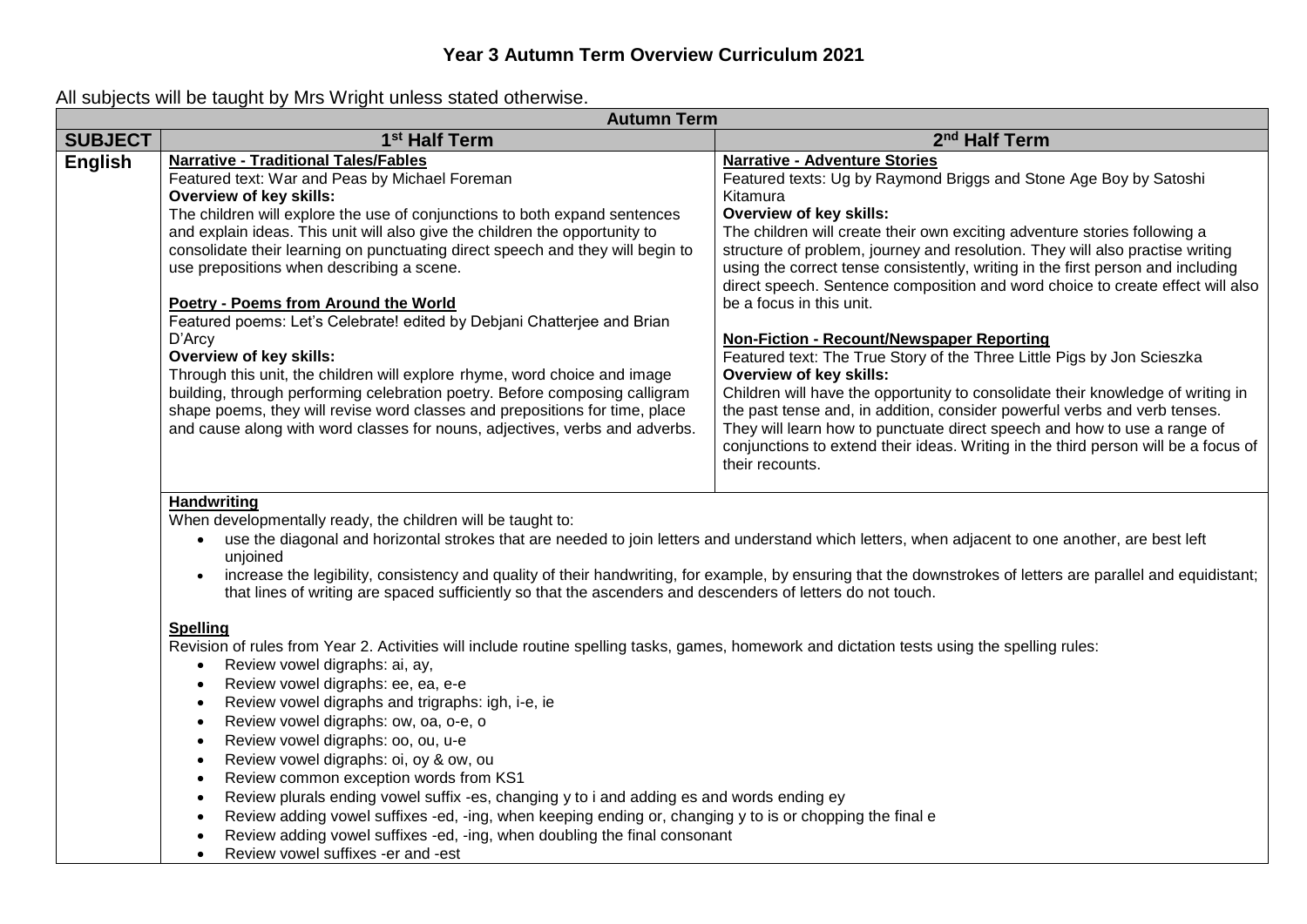# All subjects will be taught by Mrs Wright unless stated otherwise.

|                | <b>Guided Reading</b><br>The children will read a variety of texts and genres in a small guided reading group once a week lead by a class teacher. Books will be selected dependent on<br>their ability. Book genres for this term may include play scripts, stories with a familiar setting, myths and legends and short read non-fiction text. Within the<br>carousel of activities, the children will be asked to rehearse and recite selected poems to:<br>preparing poems and play scripts to read aloud and to perform, showing understanding through intonation, tone, volume and action<br>$\bullet$<br>discussing words and phrases that capture the reader's interest and imagination<br>recognising some different forms of poetry, for example, free verse, narrative poetry.<br>٠<br><b>Independent Reading</b><br>The children will be encouraged to widen their experience of different genres and complexity of texts, whilst increasing their reading stamina through a diet of<br>fiction and non-fiction. They are expected to complete a minimum of two reading comments each week from a wide range of tasks at home and school.                                             |                                                                                                                                                                                                                                                                                                                                                                                                                                                                                                                                                                                                                                                                                                                                                                                                                                                                                                                                                                                                                                                                                                                                                                                                                                                                                                                                                                                                 |  |
|----------------|---------------------------------------------------------------------------------------------------------------------------------------------------------------------------------------------------------------------------------------------------------------------------------------------------------------------------------------------------------------------------------------------------------------------------------------------------------------------------------------------------------------------------------------------------------------------------------------------------------------------------------------------------------------------------------------------------------------------------------------------------------------------------------------------------------------------------------------------------------------------------------------------------------------------------------------------------------------------------------------------------------------------------------------------------------------------------------------------------------------------------------------------------------------------------------------------------|-------------------------------------------------------------------------------------------------------------------------------------------------------------------------------------------------------------------------------------------------------------------------------------------------------------------------------------------------------------------------------------------------------------------------------------------------------------------------------------------------------------------------------------------------------------------------------------------------------------------------------------------------------------------------------------------------------------------------------------------------------------------------------------------------------------------------------------------------------------------------------------------------------------------------------------------------------------------------------------------------------------------------------------------------------------------------------------------------------------------------------------------------------------------------------------------------------------------------------------------------------------------------------------------------------------------------------------------------------------------------------------------------|--|
| <b>SUBJECT</b> | 1 <sup>st</sup> Half Term                                                                                                                                                                                                                                                                                                                                                                                                                                                                                                                                                                                                                                                                                                                                                                                                                                                                                                                                                                                                                                                                                                                                                                         | 2 <sup>nd</sup> Half Term                                                                                                                                                                                                                                                                                                                                                                                                                                                                                                                                                                                                                                                                                                                                                                                                                                                                                                                                                                                                                                                                                                                                                                                                                                                                                                                                                                       |  |
| <b>Maths</b>   | <b>Number: Place Value</b><br>The children already have an understanding of tens and ones, from Year 2,<br>However, it will be useful to recap this before introducing hundreds.<br>represent number to 100 Recap<br>tens and ones using addition Recap<br>hundreds<br>represent number to 1,000<br>100s, 10s and 1s<br>numberline to 1,000<br>$\bullet$<br>find 100, 10 or 1 more or less than a given number<br>compare objects to 1,000<br>compare numbers to 1,000<br>Count in 50s<br><b>Number: Addition and Subtraction</b><br>In Year 2, children should have met addition 2 digits with 2 digits, although it<br>may not be embedded and they may have not met the formal column method.<br>• add and subtract multiples of 100<br>add and subtract 1s Recap<br>add and subtract 3 digit numbers and 1 digit numbers - not crossing<br>$\bullet$<br>10<br>add 2 digit number and 1 digit number - crossing 10 Recap<br>$\bullet$<br>add 3digit number and 1 digit number - crossing 10<br>subtract a 1 digit number from 2 digits - crossing 10 Recap<br>subtract a 1 digit number from a 3 digit number - crossing 10<br>add and subtract 3 digit and 2 digit numbers - not crossing 100 | <b>Number: Addition and Subtraction cont.d</b><br>subtract a 2 digit number from a 3 digit number - crossing 100<br>add and subtract 100s<br>spot the pattern - making it explicit<br>add two 2 digit numbers - crossing 10 - add 1s then add 10s Recap<br>subtract a 2 digit number from a 2 digit number - crossing 10s Recap<br>add and subtract a 2 digit number and 3 digit number - not crossing<br>100 or 10<br>add a 2 digit and 3 digit number - crossing 10 or 100<br>$\bullet$<br>subtract a 2 digit number from a 3 digit number - crossing 10 or 100<br>add two 3 digit numbers - not crossing 10 or 100<br>$\bullet$<br>add two 3 digit numbers - crossing 10 or 100<br>subtract a 3 digit number from a 3 digit number - no exchange<br>subtract a 3 digit number from a 3 digit number - exchange<br>$\bullet$<br><b>Number: Multiplication and Division</b><br>Children should have met the 2, 5 and 10 times table including being able to<br>divide by 2, 5 and 10. However, it may not be fully embedded.<br>multiplication - equal groups<br>$\bullet$<br>multiplication using the sign Recap<br>$\bullet$<br>2 times table then 5 times table Recap<br>make equal groups - sharing then grouping Recap<br>divide by 2 <b>Recap</b><br>$\bullet$<br>divide by 5 <b>Recap</b><br>$\bullet$<br>divide by 10 <b>Recap</b><br>multiply by 3, divide by 3 and the 3 times table |  |
|                | add 3 digit and 2 digit numbers - crossing 100                                                                                                                                                                                                                                                                                                                                                                                                                                                                                                                                                                                                                                                                                                                                                                                                                                                                                                                                                                                                                                                                                                                                                    | multiply by 4, divide by 4 and the 4 times table<br>$\mathbf{a}$ and $\mathbf{a}$ and $\mathbf{a}$ and $\mathbf{a}$ and $\mathbf{a}$ and $\mathbf{a}$ and $\mathbf{a}$ and $\mathbf{a}$ and $\mathbf{a}$ and $\mathbf{a}$ and $\mathbf{a}$ and $\mathbf{a}$ and $\mathbf{a}$ and $\mathbf{a}$ and $\mathbf{a}$ and $\mathbf{a}$ and $\mathbf{a}$ and                                                                                                                                                                                                                                                                                                                                                                                                                                                                                                                                                                                                                                                                                                                                                                                                                                                                                                                                                                                                                                            |  |

• multiply by 8, divide by 8 and the 8 times table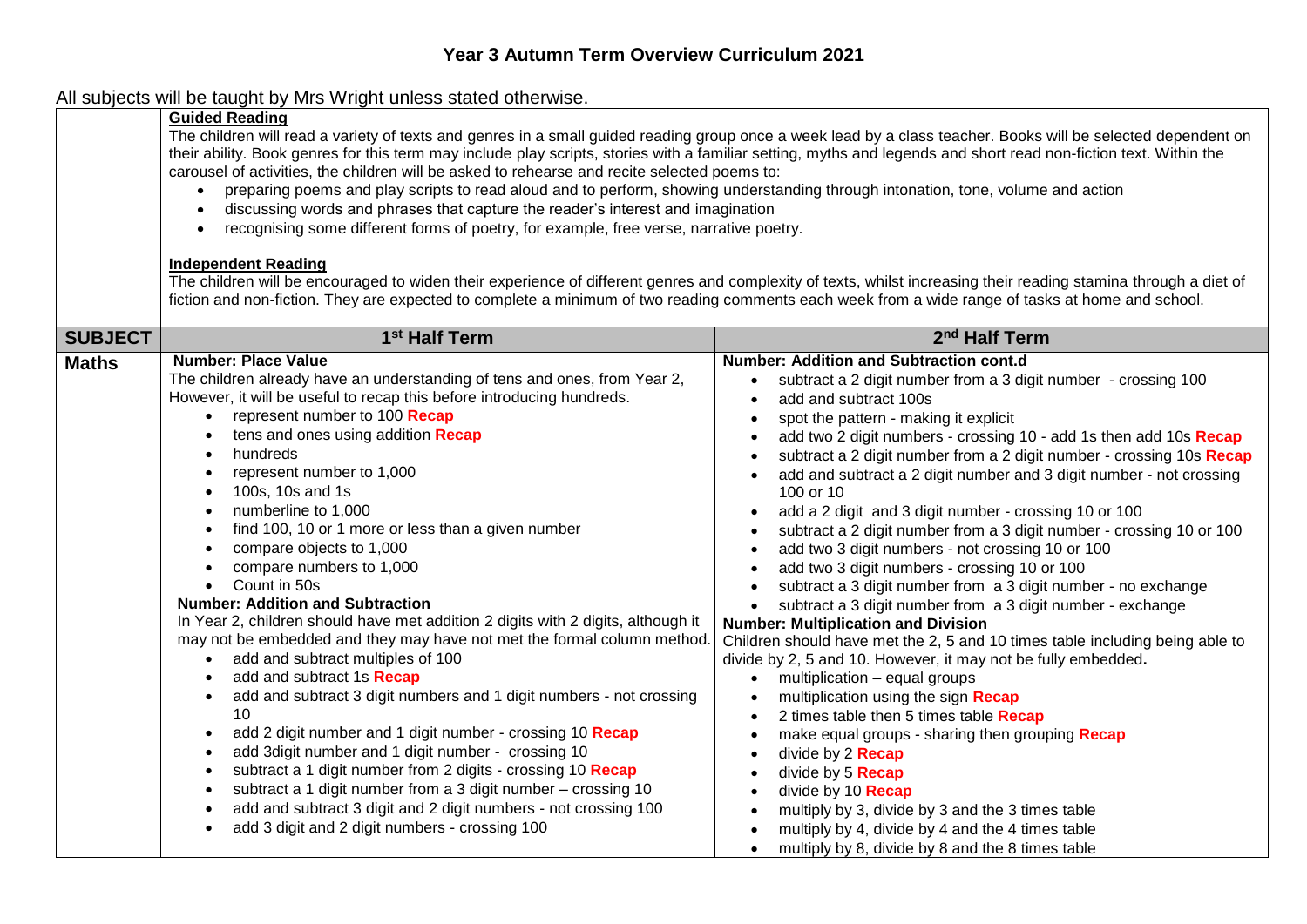### **Year 3 Autumn Term Overview Curriculum 2021**

| <b>SUBJECT</b>                              | 1 <sup>st</sup> Half Term                                                                                                                                                                                                                                                                                                                                                                                                                                                                                                                                                                                                                                                                                                                                                                                                                                                                                     | 2 <sup>nd</sup> Half Term                                                                                                                                                                                                                                                                                                                                                                                                                                                                                                                                                                                                                                                                                                                                 |
|---------------------------------------------|---------------------------------------------------------------------------------------------------------------------------------------------------------------------------------------------------------------------------------------------------------------------------------------------------------------------------------------------------------------------------------------------------------------------------------------------------------------------------------------------------------------------------------------------------------------------------------------------------------------------------------------------------------------------------------------------------------------------------------------------------------------------------------------------------------------------------------------------------------------------------------------------------------------|-----------------------------------------------------------------------------------------------------------------------------------------------------------------------------------------------------------------------------------------------------------------------------------------------------------------------------------------------------------------------------------------------------------------------------------------------------------------------------------------------------------------------------------------------------------------------------------------------------------------------------------------------------------------------------------------------------------------------------------------------------------|
| <b>Science</b>                              | <b>Rocks, Soil and Fossils</b><br>Through scientific investigation, the children will compare different types of<br>rocks and soils based upon their appearance and simple physical properties.<br>In addition, they will learn how soil is formed from rocks and organic matter.<br>Children will research what fossils are, describe how they are formed and<br>understand the information they can provide about the past.                                                                                                                                                                                                                                                                                                                                                                                                                                                                                 | <b>Forces</b><br>The science focus for this half term will be forces and magnets. The children<br>will investigate forces by making predictions and comparing the movement of<br>various objects on a range of different surfaces. Using magnets, the children<br>will learn how to group everyday materials based on whether they are<br>magnetic or not and will be taught about the properties of magnets.                                                                                                                                                                                                                                                                                                                                             |
| <b>Computing</b><br>Taught by<br>Mrs Giggle | Coding<br>The children will explore the 2Code interface including the possible actions of<br>a character, car and animal by objects dragging and dropping code blocks<br>and running code in a series of challenges that include repetition of<br>commands and debugging.<br>Online safety will be an ongoing message in all lessons as well as a<br>separate unit of learning. It will also be taught cross-curricular with<br>PSHE (see below).                                                                                                                                                                                                                                                                                                                                                                                                                                                             | <b>Online Spreadsheets</b><br>This unit will be an introduction to using basic spreadsheets, where the<br>children will navigate around a spreadsheet, enter data into cells, open the<br>image toolbox, find and add clipart and use the 'move cell' tool so that images<br>can be dragged around the spreadsheet. They will face a series of challenges<br>to total monetary amounts, working out how much they need to pay using<br>coins by using a spreadsheet to help calculate.                                                                                                                                                                                                                                                                    |
| <b>RE</b><br>Taught by<br>Mrs Orton         | The life of Muhammed, God and Christmas<br>This term the children will continue to explore Christianity, as well as being introduced to Islam as an additional principle religion. We will begin through<br>exploring key symbols and artefacts and considering how these express meaning to followers. The children will learn about the life of Muhammad (PBUH) and<br>consider how His life influences the lives of Muslims around the world today. They will explore some ways in which these religions name and describe the<br>attributes of God, considering why people have different ideas about God, exploring how faith stories represent God and developing their own thoughts on<br>what God is to them. In the second half term, we will consider the role of the Angels within the Nativity story, and learn about the symbolism and significance of<br>the gifts given to Jesus at Christmas. |                                                                                                                                                                                                                                                                                                                                                                                                                                                                                                                                                                                                                                                                                                                                                           |
| <b>History</b><br>Taught by<br>Mrs Giggle   | <b>History: Prehistoric Britain</b><br>During this half term, the children will learn about changes in Britain from the<br>Stone Age to the Iron Age. This will include looking at many aspects of daily<br>life, such as farming, technology, art and culture and religion, reinforcing their<br>learning with a class trip to Celtic Harmony.<br>The children will have the opportunity to show case their historical knowledge<br>and understanding by writing a recount of Stone Age life, in a cross-curricular<br>English topic (see above).                                                                                                                                                                                                                                                                                                                                                            | <b>Geography: Locational Knowledge</b><br>During the second half term, the children will learn how to use maps to locate<br>different countries around the world. They will learn how to recognise the<br>position and understand the significance of the equator, lines of latitude and<br>longitude, the Northern and Southern Hemispheres, the Tropics of Cancer<br>and Capricorn, Arctic and Antarctic Circle and the Prime/Greenwich Meridian.<br>As a class, we will focus on Europe, identifying countries and major cities and<br>their key physical and human characteristics. When looking at the United<br>Kingdom, the children will identify cities, counties and their key topographical<br>features (hills, mountains, coasts and rivers). |
| Taught by<br>Mrs Wright                     | <b>Black History (October)</b><br>Using historical evidence, poetry, music and drama to celebrate the<br>accomplishments of Black Britons in a vast array of endeavours, throughout<br>British History.                                                                                                                                                                                                                                                                                                                                                                                                                                                                                                                                                                                                                                                                                                       |                                                                                                                                                                                                                                                                                                                                                                                                                                                                                                                                                                                                                                                                                                                                                           |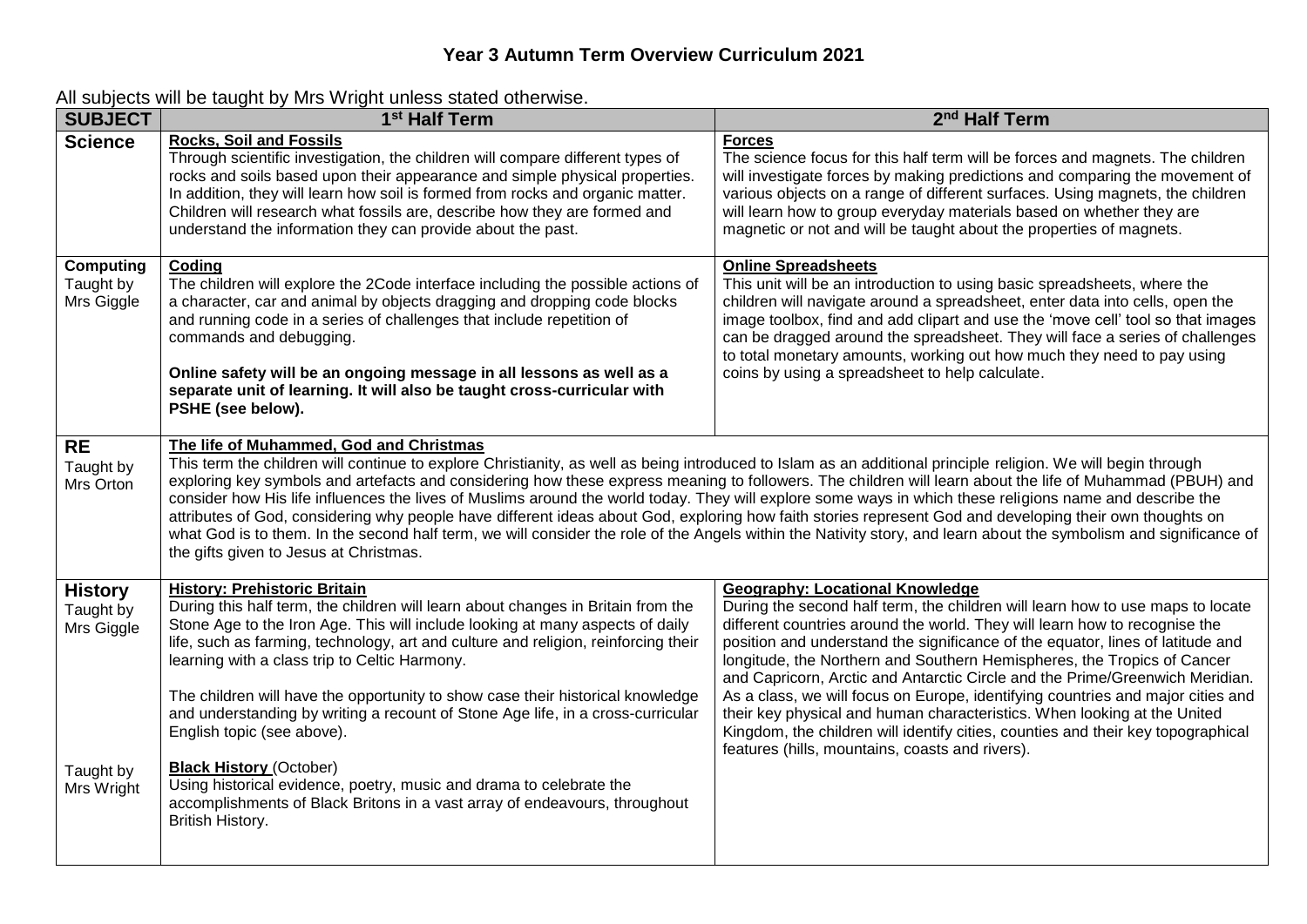| <b>SUBJECT</b>                     | 1 <sup>st</sup> Half Term                                                                                                                                                                                                                                                                                                                                                                                                                                                                                                                                                                                                                                                                                                                                                                                                                                                                                                                                                                                                                    | 2 <sup>nd</sup> Half Term                                                                                                                                                                                                                                                                                                                                                                                                                                                                                                                                                                                                                                                                                                                                                                                                                                                                                                            |
|------------------------------------|----------------------------------------------------------------------------------------------------------------------------------------------------------------------------------------------------------------------------------------------------------------------------------------------------------------------------------------------------------------------------------------------------------------------------------------------------------------------------------------------------------------------------------------------------------------------------------------------------------------------------------------------------------------------------------------------------------------------------------------------------------------------------------------------------------------------------------------------------------------------------------------------------------------------------------------------------------------------------------------------------------------------------------------------|--------------------------------------------------------------------------------------------------------------------------------------------------------------------------------------------------------------------------------------------------------------------------------------------------------------------------------------------------------------------------------------------------------------------------------------------------------------------------------------------------------------------------------------------------------------------------------------------------------------------------------------------------------------------------------------------------------------------------------------------------------------------------------------------------------------------------------------------------------------------------------------------------------------------------------------|
| Art or<br><b>DT</b>                | <b>Art - Sculpture</b><br>Our children will explore sculpture in public spaces. They explore and use<br>shape, form, colour and pattern to make sculpture for a site in the school or<br>the local area. They compare the ideas, methods and approaches used in the<br>work of different sculptors from a diverse background.<br><b>Skills</b><br>plan, design and make models from observation or imagination<br>select and use different malleable media (such as clay or papier<br>mache) to express qualities of texture<br>experiment with the visual and tactile qualities materials<br>investigate and use appropriate ways of fixing and joining materials<br>create different effects and textures with paint<br>compare and comment on their own and others' work                                                                                                                                                                                                                                                                  | Design Technology - Food Technology<br>The children will generate and clarify ideas through discussion to develop<br>design criteria including appearance, taste, texture and aroma for an<br>appealing healthy wrap, pitta or toastie product for a picnic. Plan the main<br>stages of a recipe; and select and use appropriate utensils and equipment<br>safely and hygienically to prepare and combine their chosen ingredients.<br>Finally, evaluating the ongoing work and the final product with reference to the<br>design criteria and the views of others.<br>Spoken language<br>develop relevant vocabulary e.g. sensory descriptors and name of<br>ingredients.<br>ask relevant questions to extend their knowledge.<br>develop relevant technical vocabulary e.g. names of utensils and<br>techniques.<br>consider and evaluate different viewpoints<br>use discussion to develop understanding through exploring ideas. |
| <b>Music</b>                       | Throughout Year 3, we will be learning to play the descant recorder and beginning to recognise simple staff notation. This is our Year 3 First Access offer and<br>will be taught as a whole/half class group by Mrs Wright.<br>Alongside ongoing recorder tuition, Year 3 will also continue with class music lessons, learning fundamental skills, such as pitch and ostinato; pulse, tempo,<br>rhythm and duration; structure and timbre, through three short units entitled: The Environment, where, the children explore songs and poems about places.<br>They create accompaniments and sound pictures to reflect sounds in their local environment; Buildings, using the sights and sounds of a building site to<br>provide the inspiration for exploring and creating rhythms. The children play games, sing and compose music to build into a performance; and Sounds,<br>exploring how sounds are produced and classified. The children explore timbre and structure through musical conversations in music from around the world. |                                                                                                                                                                                                                                                                                                                                                                                                                                                                                                                                                                                                                                                                                                                                                                                                                                                                                                                                      |
| <b>PE</b><br>Taught by<br>Mr Wylie | <b>Team Building</b><br>The children will start the year with team building activities. They will focus on<br>developing teamwork, building trust and developing communication, exploring<br>simple strategies and problem solving.<br><b>Basketball</b><br>The children will then move on to an invasion sport and will develop and<br>explore their hand eye co-ordination in basketball. Children will focus on the<br>key skills of dribbling, passing and receiving, shooting, defending and<br>attacking and then combine all the skills they have learnt through matches.                                                                                                                                                                                                                                                                                                                                                                                                                                                             | <b>Football</b><br>After half-term, the children will start with football. They will be introduced to<br>dribbling and develop keeping control, introduce passing and receiving,<br>combine dribbling and passing to create space and develop passing,<br>receiving and dribbling. They will then combine all their skills into games and<br>mini matches.<br>Hockey<br>Lastly, the children will move on to the sport of hockey. Within this sport,<br>children will develop and explore the skills and techniques of dribbling,<br>passing and receiving, creating space, movement, shooting, defending and<br>attacking and then combine all the skills they have learnt through matches.                                                                                                                                                                                                                                         |
|                                    | At the end of every unit, children will compete in an inter-class competition where they can showcase all the skills and techniques they have learnt<br>through matches and competition.                                                                                                                                                                                                                                                                                                                                                                                                                                                                                                                                                                                                                                                                                                                                                                                                                                                     |                                                                                                                                                                                                                                                                                                                                                                                                                                                                                                                                                                                                                                                                                                                                                                                                                                                                                                                                      |